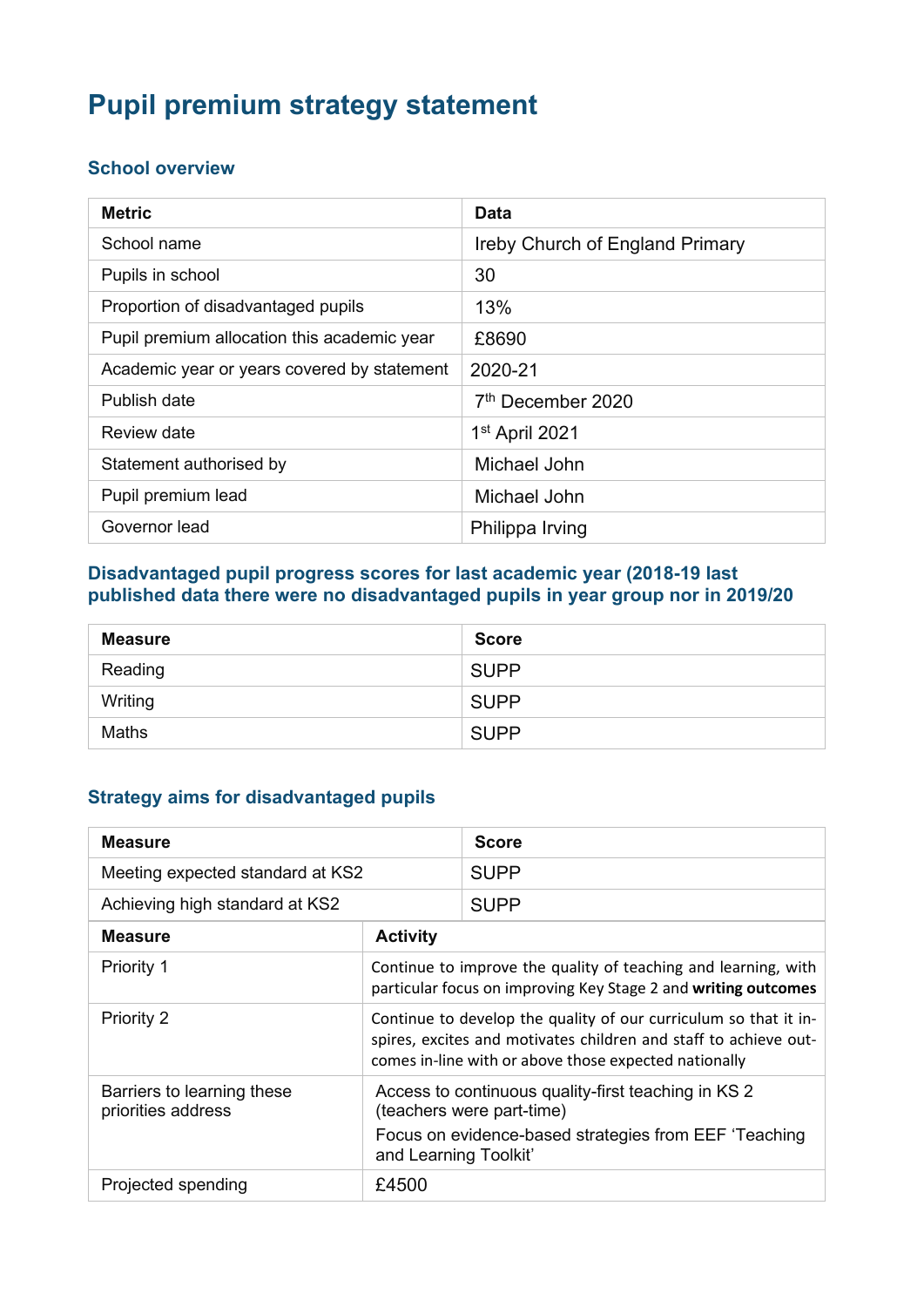## **Teaching priorities for current academic year**

| Aim                     | <b>Target</b>                                                         | <b>Target date</b> |
|-------------------------|-----------------------------------------------------------------------|--------------------|
| Progress in Reading     | Achieve a progress score in-line with<br>that achieved nationally (0) | Sept 21            |
| Progress in Writing     | Achieve a progress score in-line with<br>that achieved nationally (0) | Sept 21            |
| Progress in Mathematics | Achieve a maths score in-line with that<br>achieved nationally (0)    | Sept 21            |
| Phonics                 | Achieve national average expected<br>standard in PSC                  | Sept 21            |
| Other                   | Improve attendance of disadvantaged<br>pupils with focus on KS2       | Sept 21            |

**Remember to focus support on disadvantaged pupils reaching the expected standard in phonics check at end of year 1.**

#### **Targeted academic support for current academic year (no PPG pupils in Year 1 or 2 during 2020-21)**

| <b>Measure</b>                                   | <b>Activity</b>                                                                                                                  |
|--------------------------------------------------|----------------------------------------------------------------------------------------------------------------------------------|
| Priority 1                                       | Ensure teacher in KS 1 has resources and training<br>to deliver quality first teaching                                           |
| Priority 2                                       | Work with staff to embed writing strategies evidence-<br>based outcomes e.g., continuous feedback using<br><b>TEAMs software</b> |
| Barriers to learning these<br>priorities address | Ensure we work with WELL project to train staff to<br>use evidence-based strategies                                              |
| Projected spending                               | £4190                                                                                                                            |

#### **Wider strategies for current academic year**

| <b>Measure</b>                                   | <b>Activity</b>                                                                                              |
|--------------------------------------------------|--------------------------------------------------------------------------------------------------------------|
| Priority 1                                       | Develop confidence and writing opportunities<br>through the wider curriculum e.g., Photography,<br>computing |
| Priority 2                                       | Extend hours of KS 2 class teacher to ensure hours<br>of quality first teaching are extended                 |
| Barriers to learning these<br>priorities address | Use of PPG to resource access to quality-first<br>teaching                                                   |
| Projected spending                               | £4500                                                                                                        |